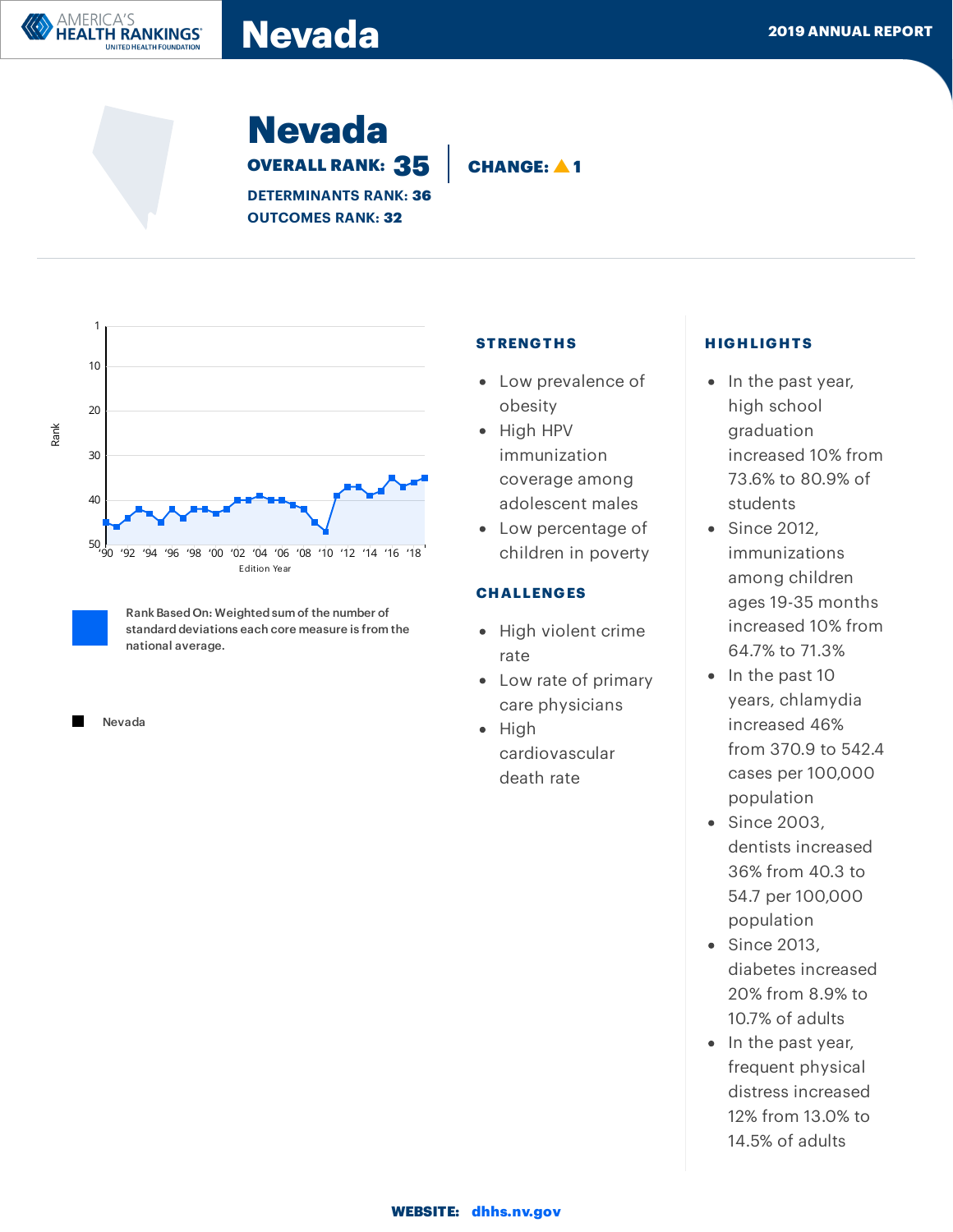

Nevada **Nevada** 2019 ANNUAL REPORT

#### RANKINGS MEASURES

| <b>Measure</b>                                                                                              | Rating | 2019 Value | <b>2019 Rank</b> |
|-------------------------------------------------------------------------------------------------------------|--------|------------|------------------|
| <b>BEHAVIORS</b><br>Drug Deaths (Deaths per 100,000 population) ++ 22.1 33                                  |        |            |                  |
| Excessive Drinking (Percentage of adults) ++++ 17.0% 18                                                     |        |            |                  |
| High School Graduation (Percentage of students) ++ 80.9% 40                                                 |        |            |                  |
| Obesity (Percentage of adults) ++++ 29.5% 15                                                                |        |            |                  |
| Physical Inactivity (Percentage of adults) ++ 25.0% 32                                                      |        |            |                  |
| Smoking (Percentage of adults) +++ 15.7% 23                                                                 |        |            |                  |
| Behaviors * (All Behaviors Measures) +++ -0.021 29                                                          |        |            |                  |
| <b>COMMUNITY &amp; ENVIRONMENT</b><br>Air Pollution (Micrograms of fine particles per cubic meter) + 9.0 46 |        |            |                  |
| Children in Poverty (Percentage of children ages 0-17) +++ 17.7% 28                                         |        |            |                  |
| Community and Environment * (All Community & Environment Measures) ++ -0.032 37                             |        |            |                  |
| Infectious Disease * (Mean z score of chlamydia, pertussis and Salmonella) +++++ -0.643 5                   |        |            |                  |
| Chlamydia (Cases per 100,000 population) ++ 542.4 34                                                        |        |            |                  |
| Pertussis (Cases per 100,000 population) ++++ 3.1 11                                                        |        |            |                  |
| Salmonella (Cases per 100,000 population) +++++ 7.1 2                                                       |        |            |                  |
| Occupational Fatalities (Deaths per 100,000 workers) ++++ 41 16                                             |        |            |                  |
| Violent Crime (Offenses per 100,000 population) + 541 46                                                    |        |            |                  |
|                                                                                                             |        |            |                  |
| <b>POLIC</b><br>Immunizations - Adolescents * ++ -0.625 39<br>(Mean z score of HPV, meningococcal and Tdap) |        |            |                  |
| HPV Immunization Females (Percentage of females ages 13-17) ++ 49.4% 38                                     |        |            |                  |
| HPV Immunization Males (Percentage of males ages 13-17) ++++ 52.7% 18                                       |        |            |                  |
| Meningococcal Immunization (Percentage of adolescents ages 13-17) ++ 80.6% 38                               |        |            |                  |
| Tdap Immunization (Percentage of adolescents ages 13-17) + 85.2% 44                                         |        |            |                  |
| Immunizations - Children (Percentage of children ages 19-35 months) ++++ 71.3% 20                           |        |            |                  |
| Public Health Funding (Dollars per person) + \$46 50                                                        |        |            |                  |
| Uninsured (Percentage of population) + 11.2% 43                                                             |        |            |                  |
| Policy* (All Policy measures) + -0.073 44                                                                   |        |            |                  |
| <b>CLINICAL CARE</b><br>Dentists (Number per 100,000 population) +++ 547 24                                 |        |            |                  |
| Low Birthweight (Percentage of live births) ++ 9.1% 39                                                      |        |            |                  |
| Mental Health Providers (Number per 100,000 population) ++ 211.6 31                                         |        |            |                  |
| Preventable Hospitalizations (Discharges per 1,000 Medicare enrollees) ++++ 42.2 14                         |        |            |                  |
| Primary Care Physicians (Number per 100,000 population) + 107.4 48                                          |        |            |                  |
| Clinical Care * (All Clinical Care measures) ++ -0.068 37<br><b>ALL DETERMINANTS</b>                        |        |            |                  |

OUTCOMES IN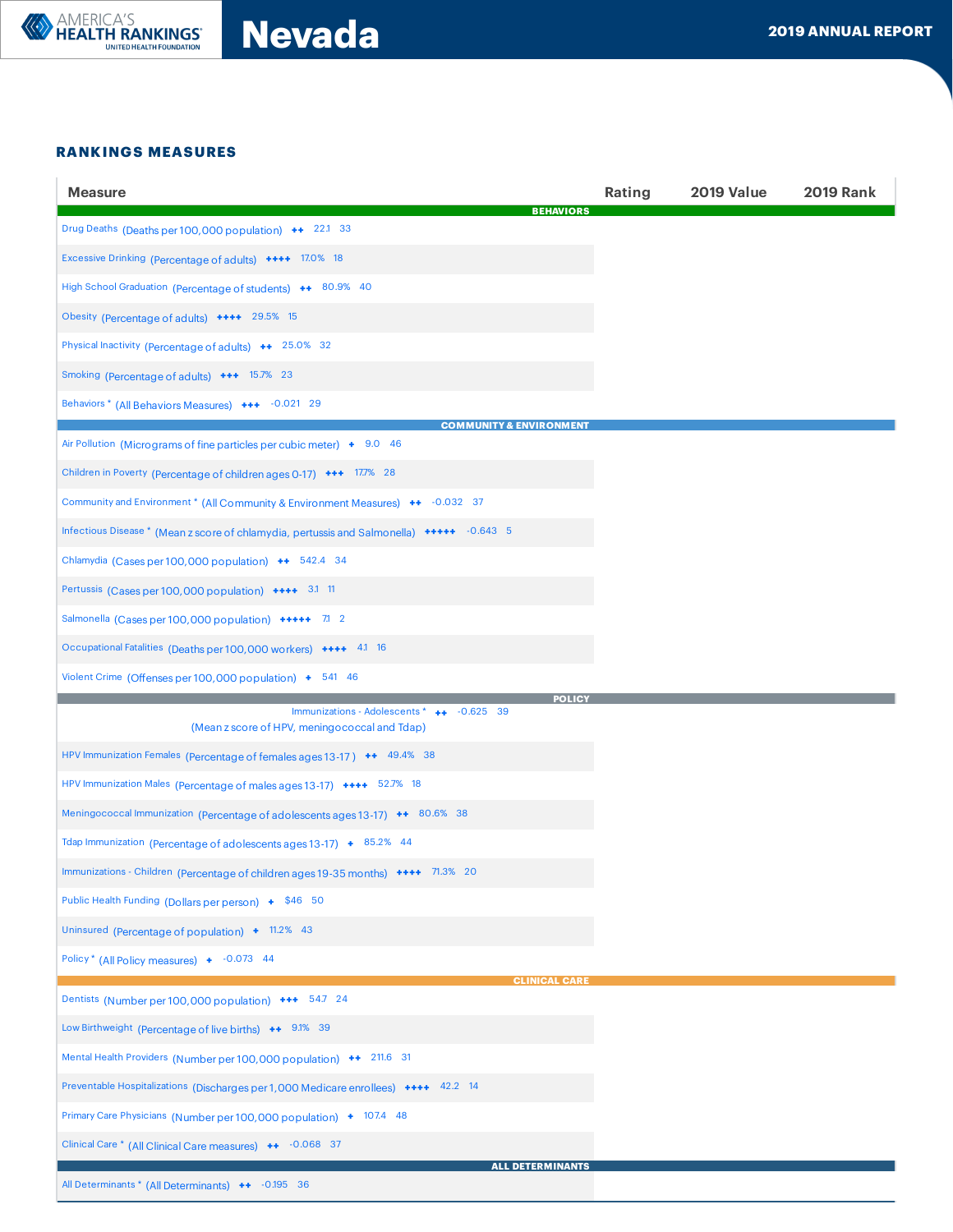| <b>ANERICA'S</b><br><b>Nevada</b><br><b>HEALTH RANKINGS®</b><br><b>UNITED HEALTH FOUNDATION</b>                                             | <b>2019 ANNUAL REPORT</b> |
|---------------------------------------------------------------------------------------------------------------------------------------------|---------------------------|
| Cancer Deaths (Deaths per 100,000 population) +++ 189.7 23                                                                                  |                           |
| Cardiovascular Deaths (Deaths per 100,000 population) + 302.6 43                                                                            |                           |
| Diabetes (Percentage of adults) +++ 10.7% 22                                                                                                |                           |
| Disparity in Health Status (Percentage point difference) ++++ 23.8% 19                                                                      |                           |
| Frequent Mental Distress (Percentage of adults) ++ 13.1% 31                                                                                 |                           |
| Frequent Physical Distress (Percentage of adults) + 14.5% 41                                                                                |                           |
| Infant Mortality (Deaths per 1,000 live births) +++ 5.8 21                                                                                  |                           |
| Premature Death (Years lost before age 75 per 100,000 population) +++ 7,785 30                                                              |                           |
| All Outcomes * (All Outcomes Measures) ++ -0.062 32                                                                                         |                           |
| <b>OVERALL</b>                                                                                                                              |                           |
| <b>RATING RANK III) ++</b> -0.256 35                                                                                                        |                           |
| $+++++ 1-10$                                                                                                                                |                           |
| $++++ 11 - 20$<br>$++21-30$                                                                                                                 |                           |
| $++31-40$<br>* Value indicates z score. Negative scores are below US value; positive scores are above US value. For complete definitions of |                           |
| $+41-50$                                                                                                                                    |                           |
| measures including data sources and years, see "Appendix: Rankings Measures Table".                                                         |                           |

• Data Unavailable

## SUPPLEMENTAL MEASURES

| <b>Measure</b>                                                                  | Rating | <b>2019 Value</b> | <b>2019 Rank</b> |
|---------------------------------------------------------------------------------|--------|-------------------|------------------|
| Adverse Childhood Experiences (Percentage of children ages 0-17) ++ 24.4% 36    |        |                   |                  |
| Arthritis (Percentage of adults) ++++ 24.8% 12                                  |        |                   |                  |
| Asthma (Percentage of adults) +++++ 8.0% 4                                      |        |                   |                  |
| Cancer (Percentage of adults) +++++ 6.4% 7                                      |        |                   |                  |
| Cardiovascular Diseases (Percentage of adults) +++ 9.3% 30                      |        |                   |                  |
| Cholesterol Check (Percentage of adults) ++ 84.8% 32                            |        |                   |                  |
| Chronic Kidney Disease (Percentage of adults) + 4.0% 47                         |        |                   |                  |
| Chronic Obstructive Pulmonary Disease (Percentage of adults) ++ 7.3% 32         |        |                   |                  |
| Colorectal Cancer Screening (Percentage of adults ages 50-75) + 60.6% 47        |        |                   |                  |
| Concentrated Disadvantage (Percentage of households) ++ 277% 39                 |        |                   |                  |
| Dedicated Health Care Provider (Percentage of adults) + 69.5% 46                |        |                   |                  |
| Dental Visit (Percentage of adults) ++ 64.7% 36                                 |        |                   |                  |
| Depression (Percentage of adults) +++++ 15.7% 8                                 |        |                   |                  |
| Disconnected Youth (Percentage of teens and young adults ages 16-24) + 14.8% 44 |        |                   |                  |
| Economic Hardship Index (Index from 1-100) ++ 63 37                             |        |                   |                  |
| Fruits (Mean number of fruits per day) $+$ 1.3 42                               |        |                   |                  |
| Heart Attack (Percentage of adults) ++ 5.0% 32                                  |        |                   |                  |
| Heart Disease (Percentage of adults) +++ 4.3% 26                                |        |                   |                  |
| High Blood Pressure (Percentage of adults) +++ 32.6% 29                         |        |                   |                  |
| High Cholesterol (Percentage of adults) +++ 33.1% 27                            |        |                   |                  |
| High Health Status (Percentage of adults) + 45.3% 44                            |        |                   |                  |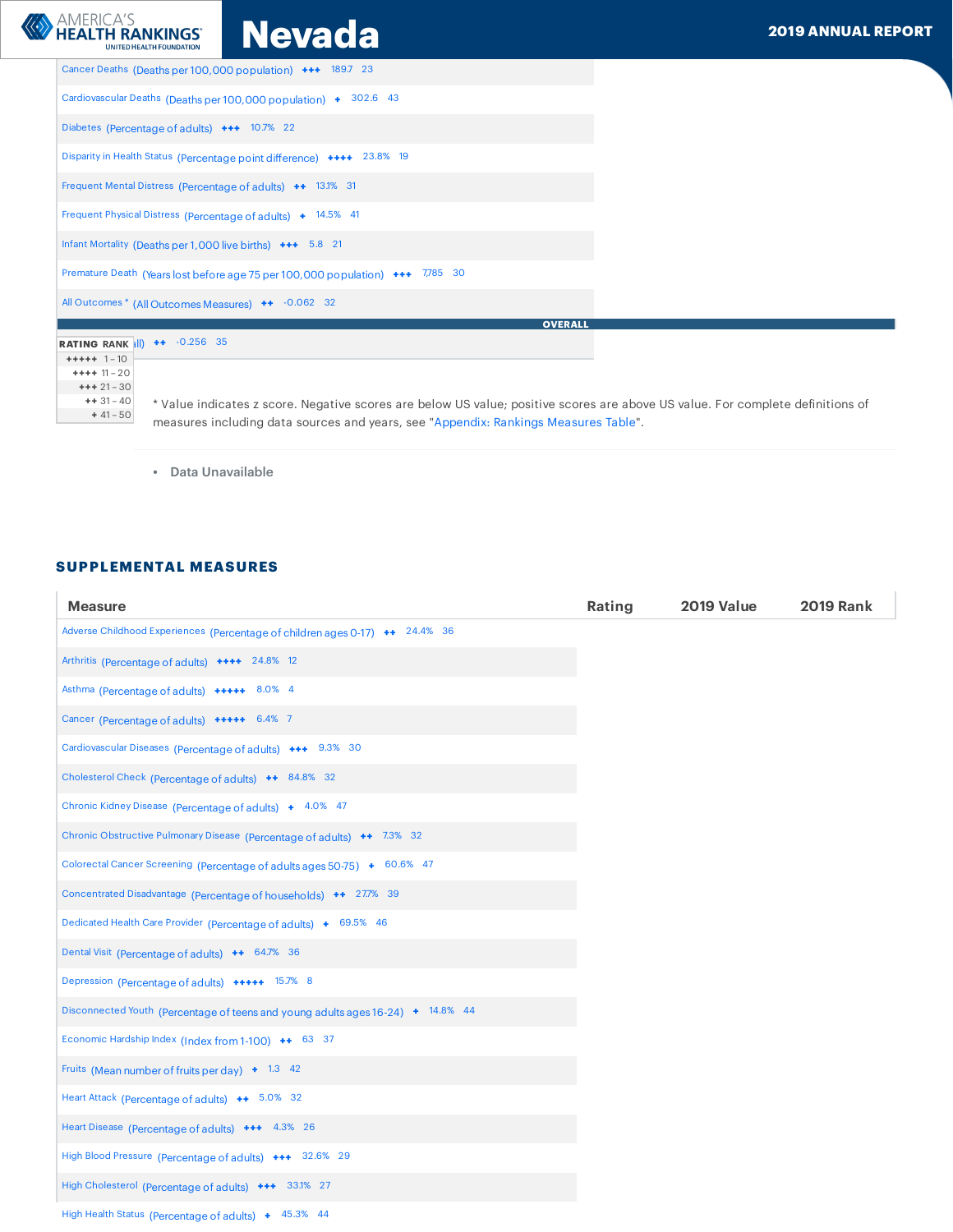MERICA'S<br>EALTH RANKINGS NGU**QUAD AN 2019 ANNUAL REPORT** 

| Injury Deaths (Deaths per 100,000 population) +++ 79.5 28                                                                                                                                  |  |
|--------------------------------------------------------------------------------------------------------------------------------------------------------------------------------------------|--|
| Insufficient Sleep (Percentage of adults) ++ 37.0% 33                                                                                                                                      |  |
| Median Household Income (Dollars per household) +++ \$61,864 28                                                                                                                            |  |
| Multiple Chronic Conditions (Percentage of adults) ++++ 9.1% 16                                                                                                                            |  |
| Neighborhood Amenities (Percentage of children ages 0-17) ++++ 40.8% 13                                                                                                                    |  |
| Seat Belt Use (Percentage of adults) ++++ 89.3% 12                                                                                                                                         |  |
| Severe Housing Problems (Percentage of occupied housing units) + 19.6% 44                                                                                                                  |  |
| Stroke (Percentage of adults) +++ 3.3% 23                                                                                                                                                  |  |
| Suicide (Deaths per 100,000 population) $\div$ 21.2 41                                                                                                                                     |  |
| Underemployment Rate (Percentage of civilian workforce) + 9.5% 48                                                                                                                          |  |
| Unemployment Rate, Annual (Percentage of civilian workforce) + 4.5% 43                                                                                                                     |  |
| Vegetables (Mean number of vegetables per day) $\pm$ 1.8 45                                                                                                                                |  |
| Voter Registration (Percentage of citizens registered to vote) + 61.8% 45                                                                                                                  |  |
| <b>RATING RANK</b> Pn (Percentage of population served) +++ 73.7% 28                                                                                                                       |  |
| $+++++ 1-10$<br>$++++ 11 - 20$<br>$++21-30$<br>$++31-40$<br>For complete definitions of measures including data sources and years, see Appendix: Supplemental Measures Table".<br>$+41-50$ |  |

• Data Unavailable

Page 2 of 10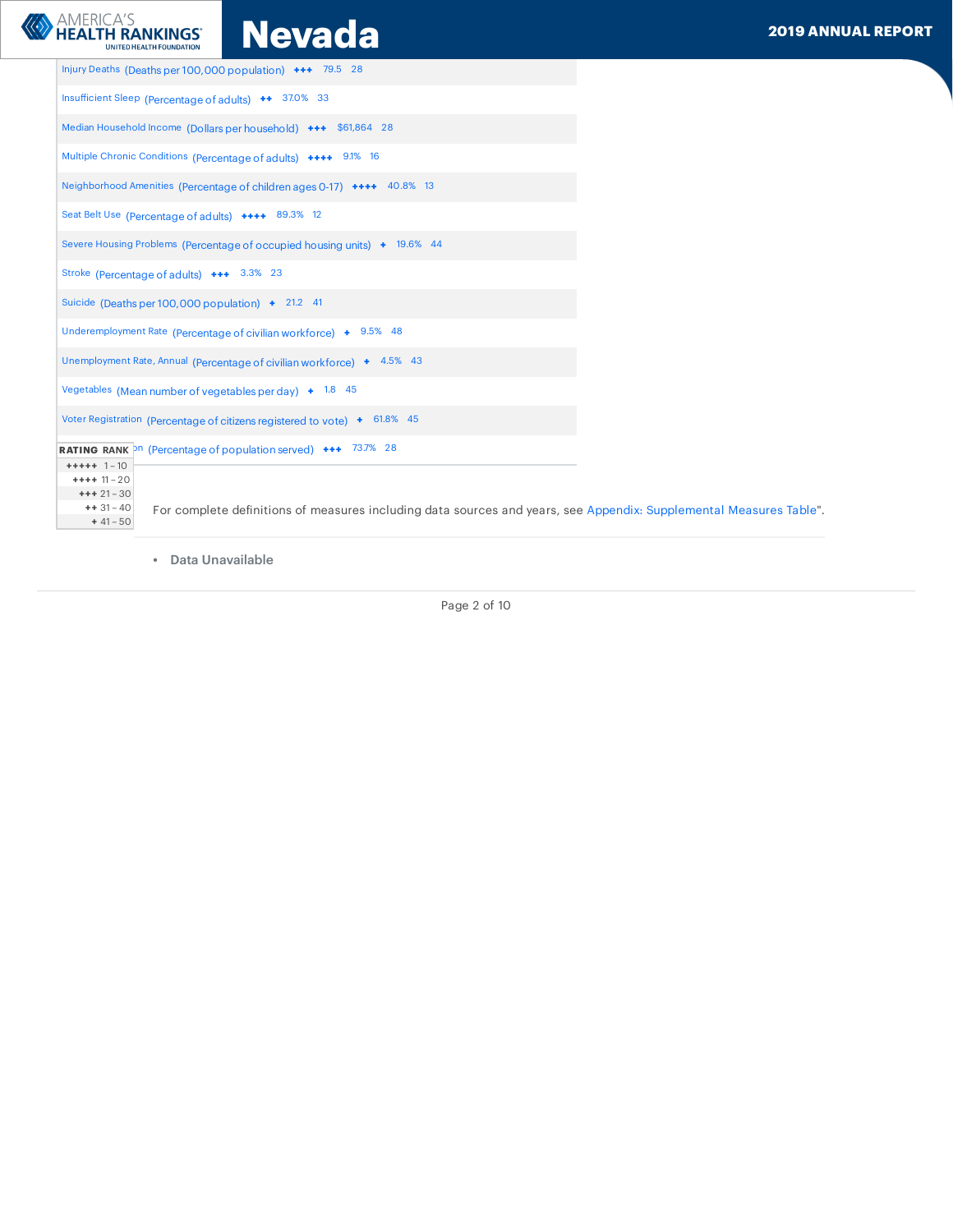



Page 3 of 10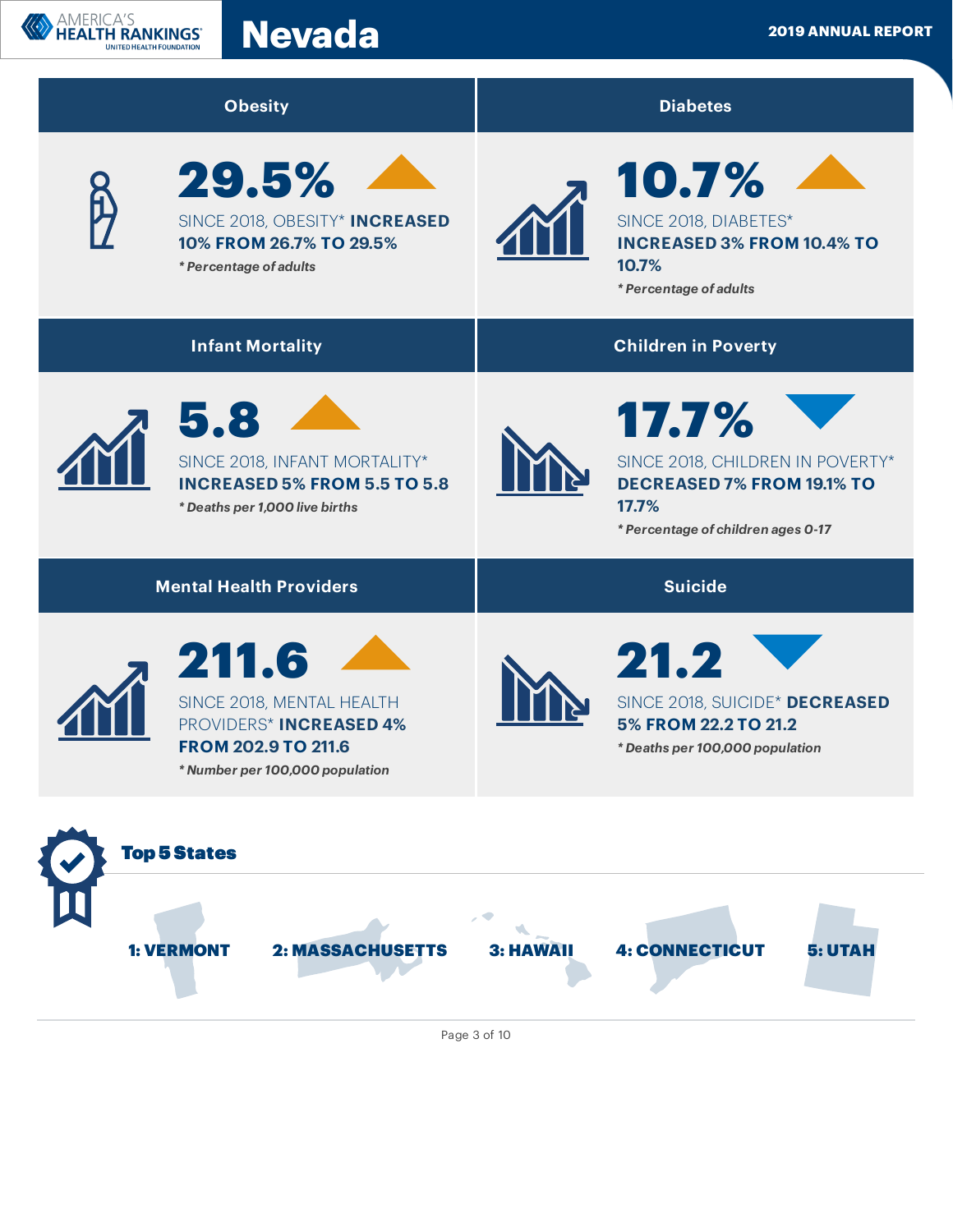Nevada **Nevada** and the second of the second of the second of the second of the second of the second of the second of the second of the second of the second of the second of the second of the second of the second of the se

# **Smoking**



Percentage of adults age 20+ who are currently smokers



Percentage of persons age 16+ who smoke tobacco products



Percentage of adults who reported smoking at least 100 cigarettes in their lifetime and currently smoke daily or some days (pre-2011 BRFSS methodology)

Percentage of adults who reported smoking at least 100 cigarettes in their lifetime and currently smoke daily or some days

Nevada United States





### RACE/ETHNICITY



#### EDUCATION

Less Than High [School](https://www.americashealthrankings.org/explore/annual/measure/Smoking/population/Smoking_less_HS_C/state/NV) High [School/GED](https://www.americashealthrankings.org/explore/annual/measure/Smoking/population/Smoking_HS_Grad_C/state/NV) Some [Post-High](https://www.americashealthrankings.org/explore/annual/measure/Smoking/population/Smoking_Some_College_C/state/NV) School [College](https://www.americashealthrankings.org/explore/annual/measure/Smoking/population/Smoking_College_C/state/NV) Grad



Percentage of adults ages 25+

#### **AGE**



GENDER





INCOME



Data suppression rules are as defined by the original source. Race and ethnicity populations are as defined by the original source.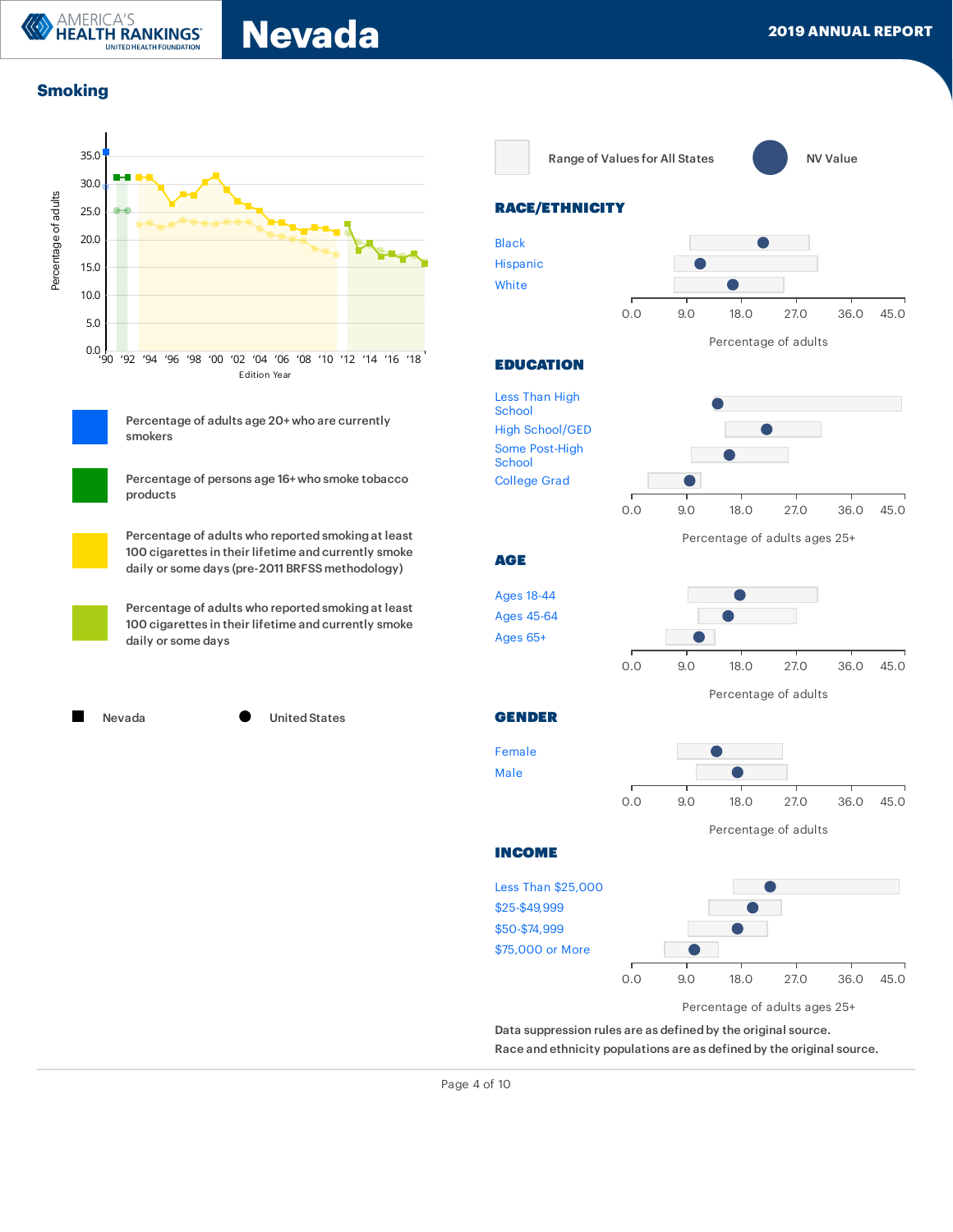# **Obesity**

**AMERICA'S** 

**HEALTH RANKINGS® ITED HEALTH FOUNDATION** 



Percentage of adults with a body mass index of 30.0 or higher based on reported height and weight (pre-2011 BRFSS methodology)

Percentage of adults with a body mass index of 30.0 or higher based on reported height and weight



Range of Values for All States **NATION** NV Value



## RACE/ETHNICITY



#### **EDUCATION**





GENDER

[Female](https://www.americashealthrankings.org/explore/annual/measure/Obesity/population/Obesity_Female_C/state/NV) [Male](https://www.americashealthrankings.org/explore/annual/measure/Obesity/population/Obesity_Male_C/state/NV) 10.0 19.0 28.0 37.0 46.0 55.0

Percentage of adults

INCOME



Data suppression rules are as defined by the original source.

Race and ethnicity populations are as defined by the original source.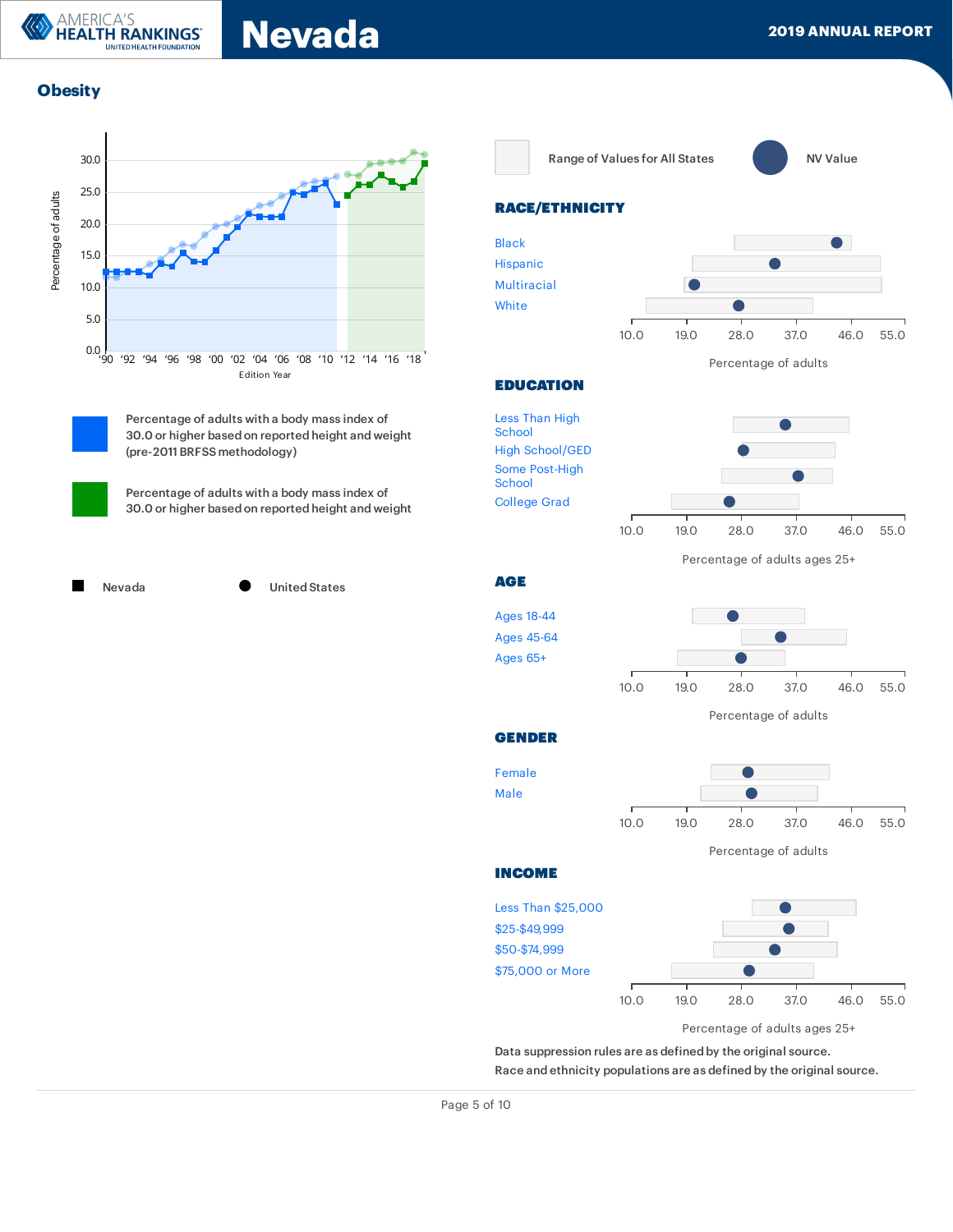

Nevada 2019 ANNUAL REPORT

# Violent Crime



Page 6 of 10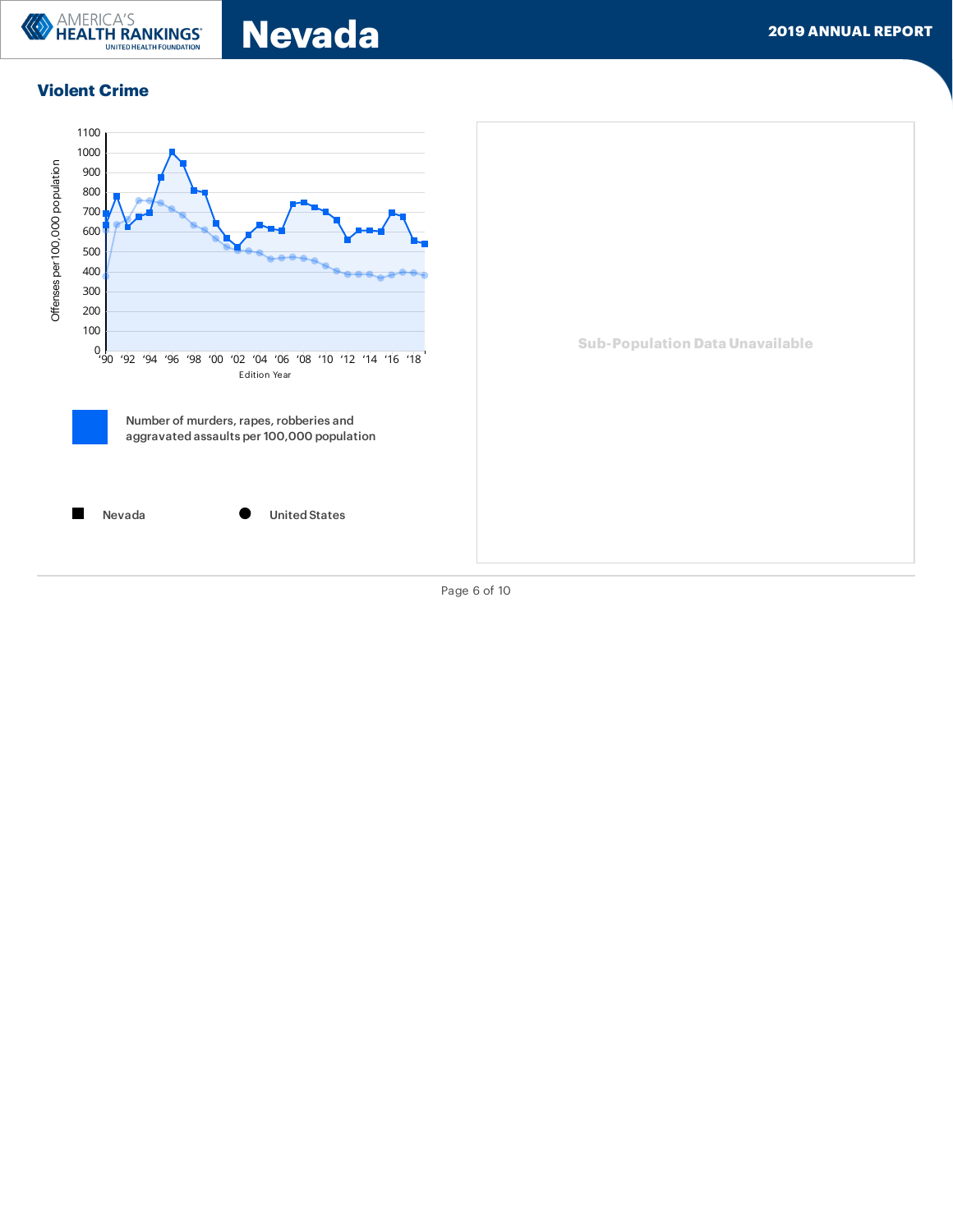

Nevada **Nevada** 2019 ANNUAL REPORT

# Infant Mortality



Page 7 of 10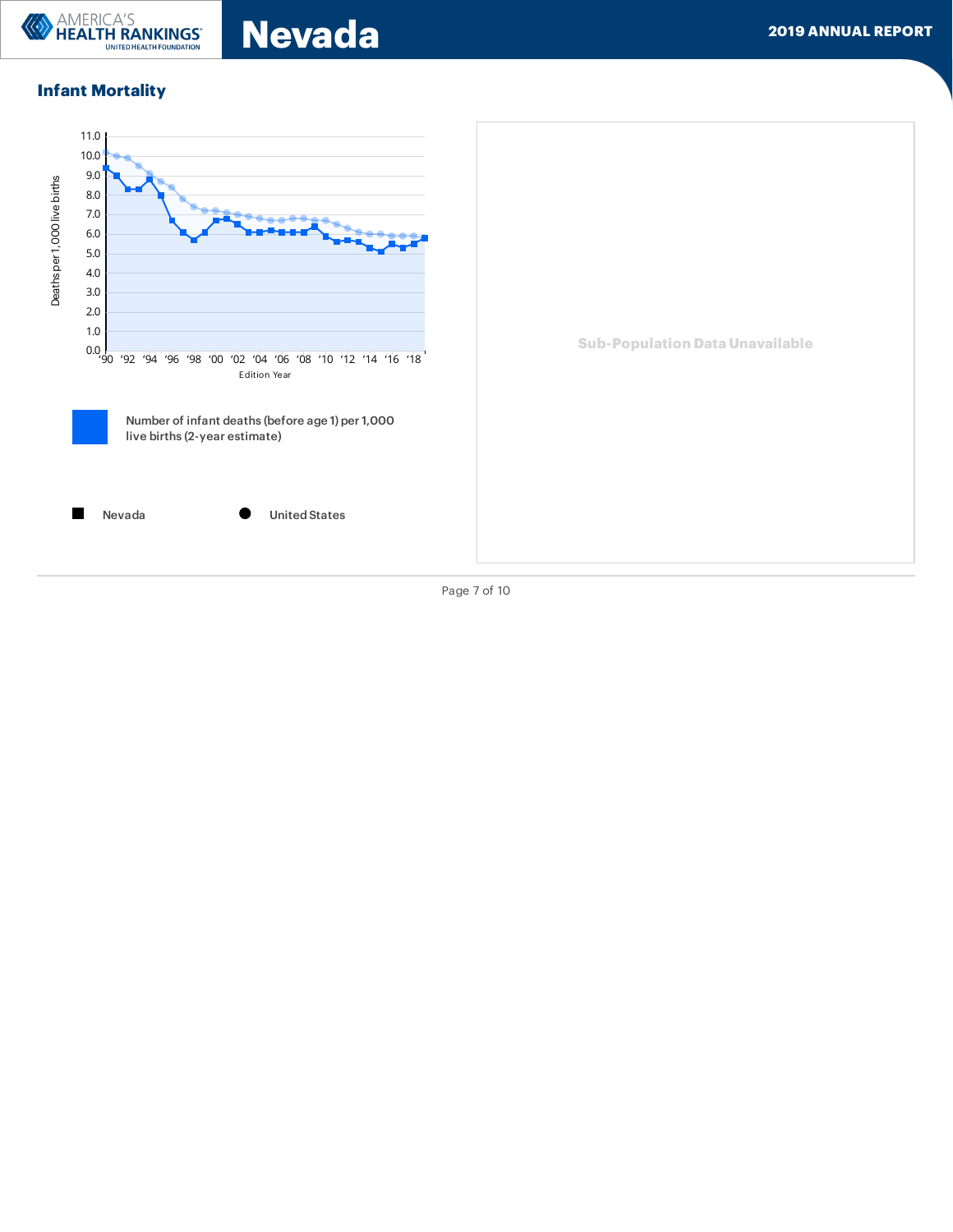# Cardiovascular Deaths

**LTH RANKINGS' TED HEALTH FOUNDATION** 

AMERICA'S



**View By Other Age-Adjustment Methods** 

Range of Values for All States **NATION** NV Value

![](_page_9_Figure_6.jpeg)

![](_page_9_Figure_7.jpeg)

#### Deaths per 100,000 population

![](_page_9_Figure_9.jpeg)

#### AGE-ADJUSTMENT METHODS

![](_page_9_Figure_11.jpeg)

Data suppression rules are as defined by the original source. Race and ethnicity populations are as defined by the original source.

Page 8 of 10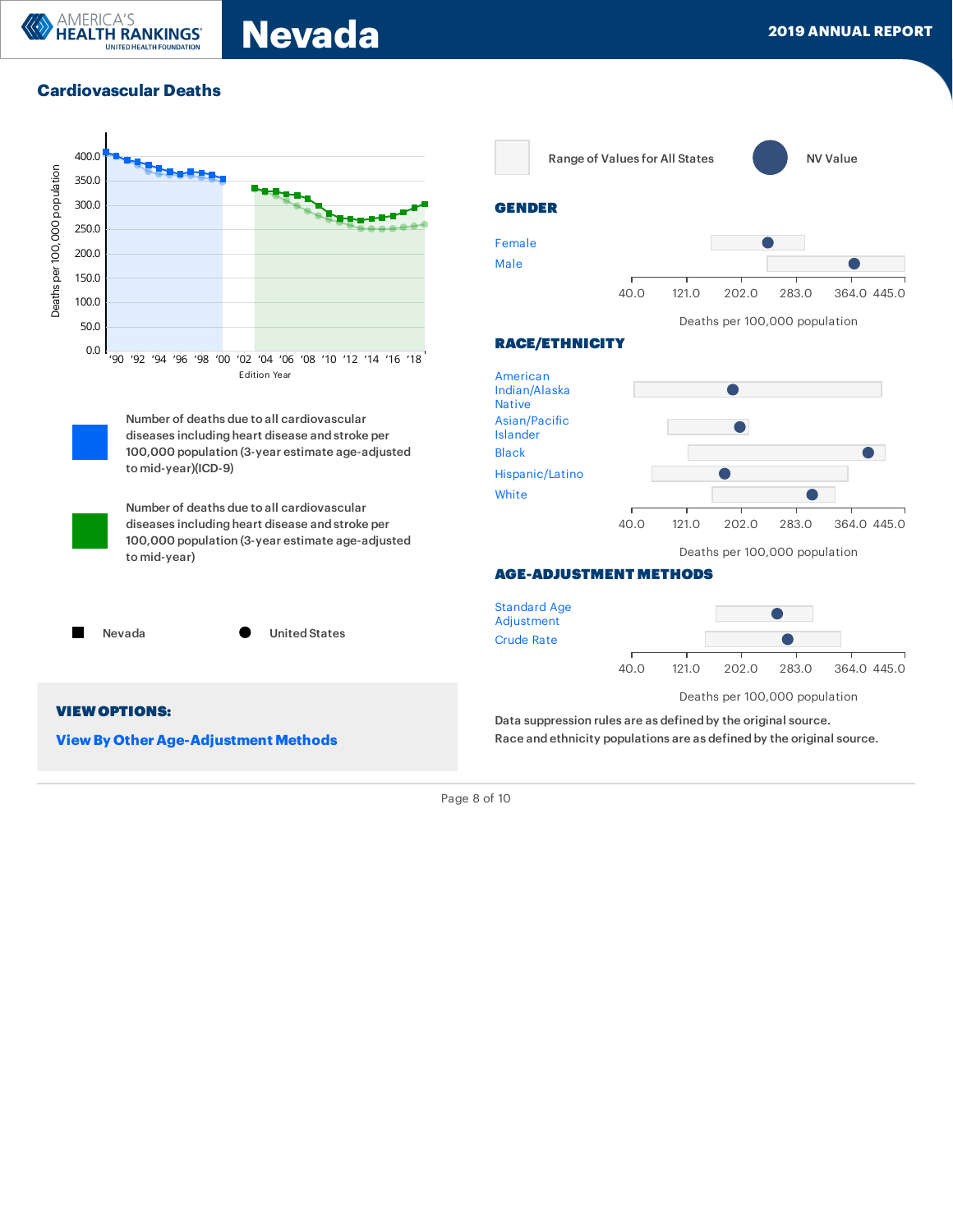![](_page_10_Picture_0.jpeg)

## Premature Death

![](_page_10_Figure_3.jpeg)

Page 9 of 10